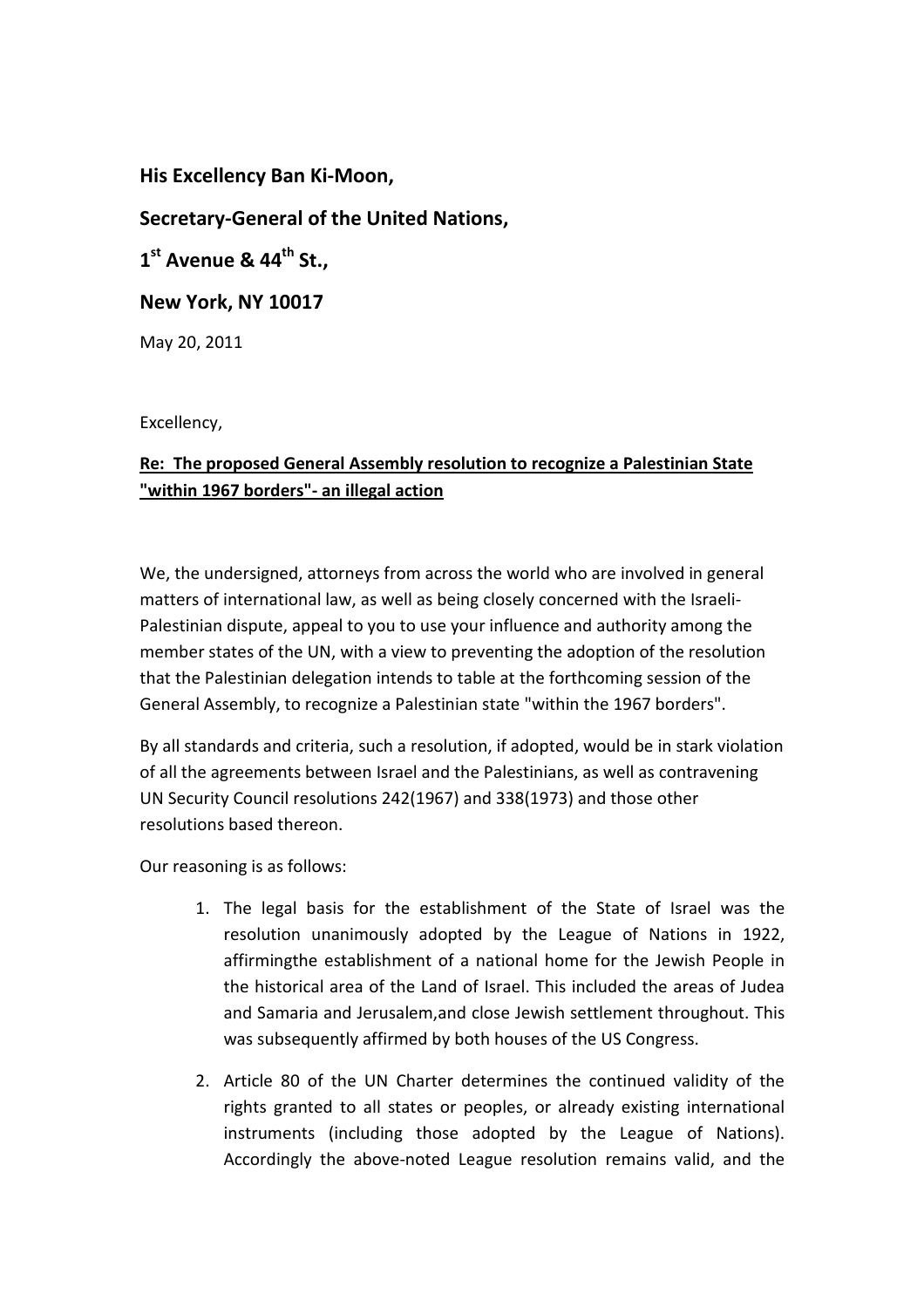650,000 Jews presently resident in the areas of Judea, Samaria and eastern Jerusalem, reside there legitimately.

- 3. "The 1967 borders" do not exist, and have never existed. The 1949 Armistice Agreements entered into by Israel and its Arab neighbors, establishing the Armistice Demarcation Lines, clearly stated that these lines "are without prejudice to future territorial settlements or boundary lines or to claims of either Party relating thereto". Accordingly they cannotbe accepted or declared to be the international boundaries of a Palestinian state.
- 4. UN Security Council Resolutions 242 (1967) and 338 (1973)called upon the parties to achieve a just and lasting peace in the Middle East and specifically stressed the need to negotiate in order to achieve "secure and recognized boundaries".
- 5. The Palestinian proposal, in attempting to unilaterally change the status of the territory and determine the "1967 borders" as its recognized borders, in addition to running squarely against resolutions 242 and 338, would be a fundamental breach of the 1995 Israeli-Palestinian on the West Bank and the Gaza Strip, in which the parties undertook to negotiate the issue of borders and not act to change the status of the territories pending outcome of the permanent status negotiations.
- 6. The Palestinians entered into the various agreements constituting what is known as the "Oslo Accords" in the full knowledge that Israel's settlements existed in the areas, and that settlements would be one of the issues to be negotiated in the permanent status negotiations. Furthermore, the Oslo Accords impose no limitation on Israel's settlement activity in those areas that the Palestinians agreed would continue to be under Israel's jurisdiction and control pending the outcome of the Permanent Status negotiations.
- 7. While the Interim Agreement was signed by Israel and the PLO, it was witnessed by the UN together with the EU, the Russian Federation , the US, Egypt and Norway. It is thus inconceivable that such witnesses, including first and foremost the UN, would now give license to a measure in the UN aimed at violating this agreement and undermining major resolutions of the Security Council.
- 8. While the UN has maintained a persistent policy of non-recognition of Israel's sovereignty over Jerusalempending a negotiated solution, despite Israel's historic rights to the city, it is inconceivable that the UN would